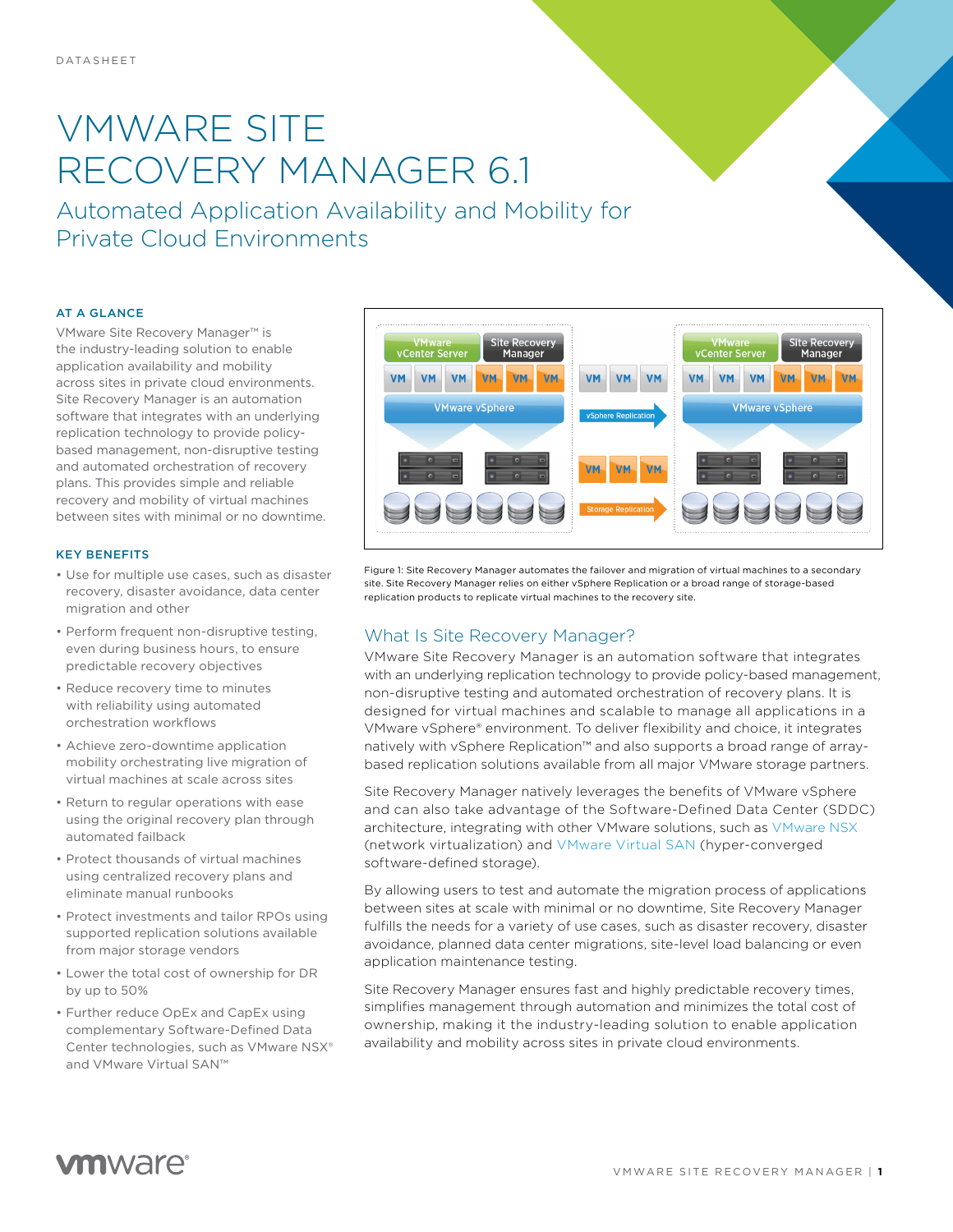## What Else Do You Need?

Site Recovery Manager requires an underlying replication technology to orchestrate recovery operations of protected virtual machines.

- VMware vSphere® Replication™. Hypervisor-based, VM-centric replication with customizable recovery point objective and multiple point-in-time recovery. Natively integrated with Site Recovery Manager and included with most vSphere editions. [Learn more.](http://www.vmware.com/products/vsphere/features/replication.html)
- Third-party solutions. Site Recovery Manager uses Storage Replication Adapters [\(compatibility guide](http://www.vmware.com/resources/compatibility/search.php?deviceCategory=sra)) developed by storage partners to integrate with third party systems, including:
- Array-based replication. Third-party storage systems with built-in replication capabilities.
- Stretched storage. Solutions that combine synchronous replication with array-based clustering between sites in metropolitan distances (10 milliseconds round-trip time).

# Key Features and Capabilities

Traditional DR solutions that rely on manual processes often fail to meet business requirements because they are too expensive, complex and unreliable. Organizations using Site Recovery Manager obtain the following features and benefits.

#### Fast and reliable recovery

Site Recovery Manager automates every aspect of executing a recovery plan in order to accelerate recovery and eliminate the risks involved with manual processes.

- Non-disruptive recovery testing perform automated failover testing as frequently as needed in an isolated network to avoid impact to production applications and ensure regulatory compliance through detailed reports.
- Automated orchestration workflows perform a DR failover or a planned migration, and failback recovered virtual machines to the original site, all executing the same recovery plan with a single click.
- Automated recovery of network and security settings Site Recovery Manager integrates with VMware NSX, eliminating the need to re-configure IP addresses on recovered virtual machines. Security policies are also preserved, further reducing configurations post-recovery.
- Extensibility for custom automation use the VMware vRealize® Orchestrator™ plug-in for Site Recovery Manager to build custom automation workflows. Pre-built workflows simplify the process to get you started with custom workflow creation.

#### Zero-downtime application mobility

Site Recovery Manager can enable live migration of applications at scale between two sites when using a certified stretched solution. See the [compatibility guide.](http://www.vmware.com/resources/compatibility/search.php?deviceCategory=sra)

• Orchestrated cross-vCenter vMotion – use recovery plans to orchestrate cross-vCenter vMotion® operations at scale when using stretched storage. Perform zero-downtime disaster avoidance and data center migrations.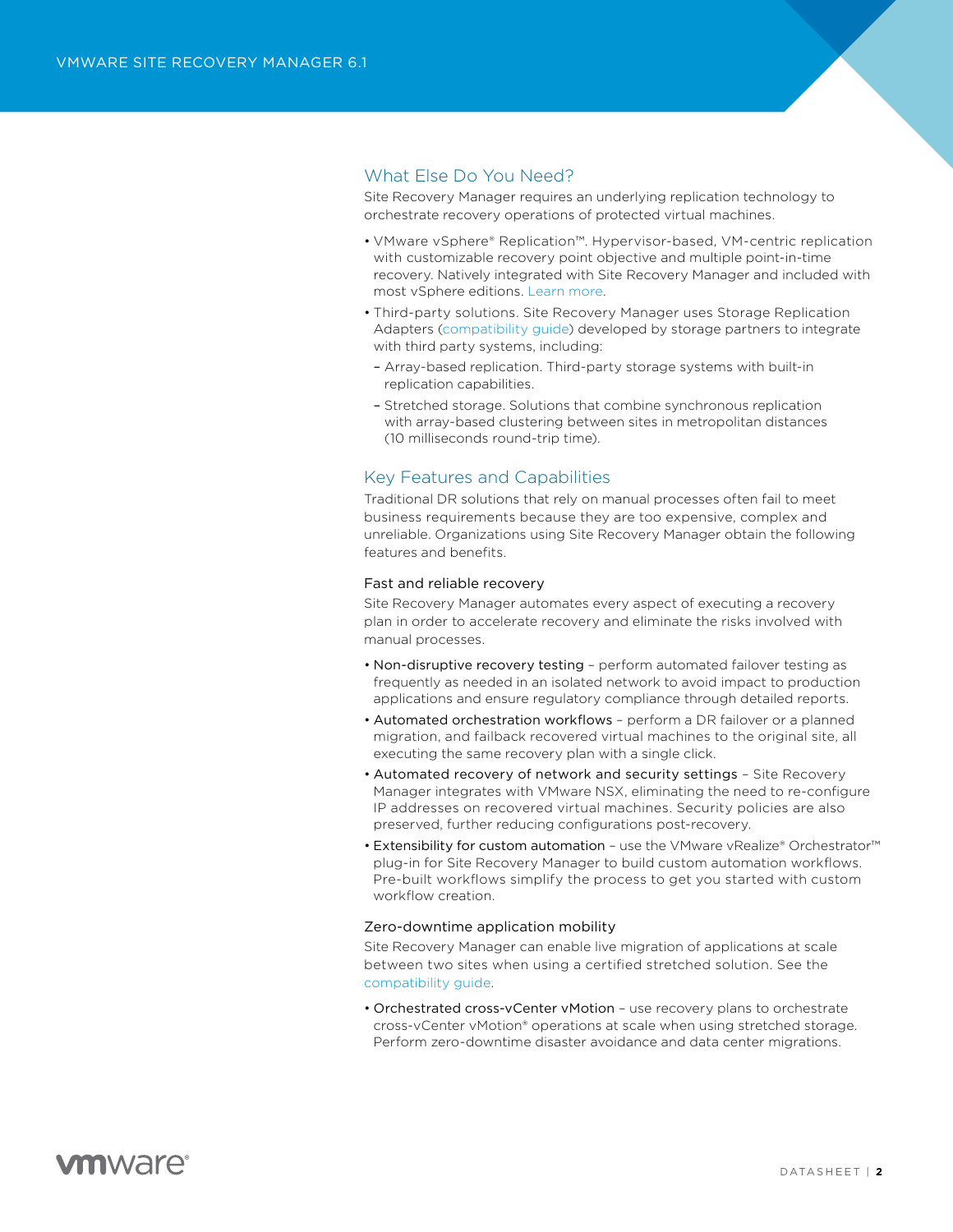- Stretched storage support delivers benefits to both Site Recovery Manager and stretched storage users:
- for Site Recovery Manager users, it improves recovery time and enables zero-downtime, zero-data-loss application mobility through orchestrated vMotion
- for stretched storage users, it adds the benefits of non-disruptive testing and orchestrated virtual machine recovery

Site Recovery Manager also integrates with a broad range of replication solutions, allowing organizations to flexibly tailor topologies and recovery point objectives (RPO).

- vSphere Replication virtual machine replication that enables heterogonous storage topologies, with flexible recovery point objective. Replication engine for Virtual SAN.
- Array-based replication support allows customers to use current storage investments and offers options for zero data loss through synchronous replication. See [compatibility guide.](http://www.vmware.com/resources/compatibility/search.php?deviceCategory=sra)

#### Simple and policy-based management

From the initial setup to the on-going management, Site Recovery Manager delivers simple and policy-based operations thanks to automation and integration with SDDC technology.

- Centralized recovery plans create and manage recovery plans for thousands of virtual machines directly from the vSphere Web Client.
- Policy-based management "storage-profile" protection groups identify protected datastores and automate the process of protecting and unprotecting virtual machines and adding and removing datastores from protection groups.
- Automated network mappings use VMware NSX logical switches to automatically map network settings across the two sites when creating a recovery plan.
- Self-service provisioning allow application tenants to provision disaster recovery protection using blueprints in VMware vRealize Automation™.

#### Up to 50% lower TCO

Site Recovery Manager can dramatically lower the total cost of ownership (TCO) through management and testing automation that eliminates the complexity of manual processes, while enabling the use of technology that lower capital expense for recovery infrastructure.

Site Recovery Manager can reduce total cost by up to 30% by replacing complex manual runbooks with simple, automated recovery plans that can be tested with ease and without disruption. For organizations with an RPO of 15 minutes or higher, vSphere Replication can eliminate another 20% in total cost by replacing licensing costs for array-based replication. The combined solution can save over USD \$1,100 per protected virtual machine per year. These calculations were validated by a third-party global research firm. [Read the](http://vmware.com/go/forrestersrm)  [complete study](http://vmware.com/go/forrestersrm).